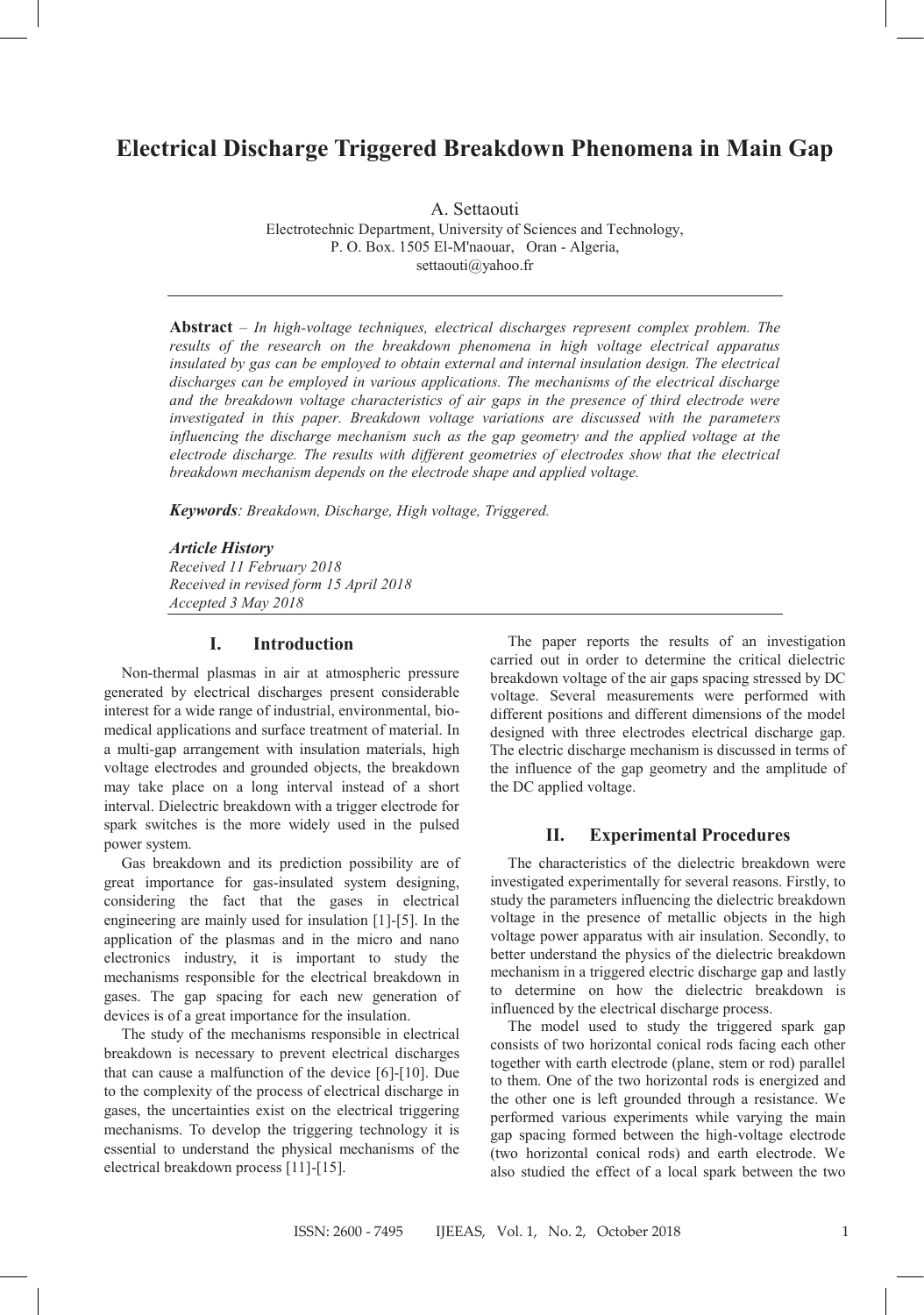horizontal conical rods. It is important to understand how such gaps with local electrical discharge can affect the electrical breakdown of the main gap with a DC voltage.

The experimental procedure is done by applying a DC voltage directly to one rod (energized), which produced a local spark between the two horizontal conical rods. This resulted in the DC voltage being applied to the gap consisting of the (two horizontal conical rods) and the earth electrode in the presence of a local discharge.

All measurements and observations were carried out under DC voltage in air at atmospheric pressure.

# **III. Results and Discussion**

To obtain external and internal insulation design data in the high voltage insulated electrical devices, it is important to study the dielectric pre-breakdown phenomena in gases. The gap with three electrodes is widely utilized as trigger in trigger generators, high powers, and pulse powers. To control the high voltage and the switching in high voltage apparatus, the electrical discharge triggered gaps are commonly used. To know the dielectric breakdown performances of air gaps containing conductive objects is important in order to develop the equipments in high voltage.

Experimental works were performed with local discharge electrode in atmospheric air gap under DC voltage, to study the characteristics and mechanisms of the dielectric breakdown triggered by a local electric discharge. The experimental results show that the breakdown voltages for the negative polarity are significantly lower than those for the positive polarity as shown in Fig. 1.



Fig. 1. Electrical breakdown characteristics for both polarities of the local discharge plane gap.

This result is surprising, because in the domain utilising the electric discharges, the dielectric breakdown voltage in negative polarity is higher than breakdown voltage in positive polarity. This observation explains why most of the investigations in electric discharges for study of the dimensions of high voltages equipments are made in positive polarity.

The geometry of the electrodes in air gap has a great influence on the dielectric breakdown voltage. In a highly non-uniform electric field as in a rod-plane electrode configuration, there is a polarity effect on the dielectric breakdown voltage [16]-[17]; dielectric breakdown voltage in a negative polarity applied to the rod is much higher than that in the positive polarity.

However, in the configuration of local electric discharge-plane resulted in lower dielectric breakdown voltages than those of the rod-plane without local electric discharge configuration for all the gap lengths as indicated in Fig. 2. Consequently, for the negative point polarity, the dielectric breakdown voltage of the local discharge plane gap was much lower than that for air alone in the rod-plane gap. The experimental results show that the plasma formed by the local electric discharge can lower the dielectric breakdown voltage.



Fig. 2. Electrical breakdown characteristics for both polarities of the local discharge plane gap and positive rod-plane without local electrical discharge.

The experimental results also show that the local electrical discharge-plane configuration resulted in lower breakdown voltages and the breakdown voltages for the negative polarity are lower than those for the positive polarity.

One of the important problems for high voltage electric power transmission is the electric discharge, the flashover on the high voltage insulators is among this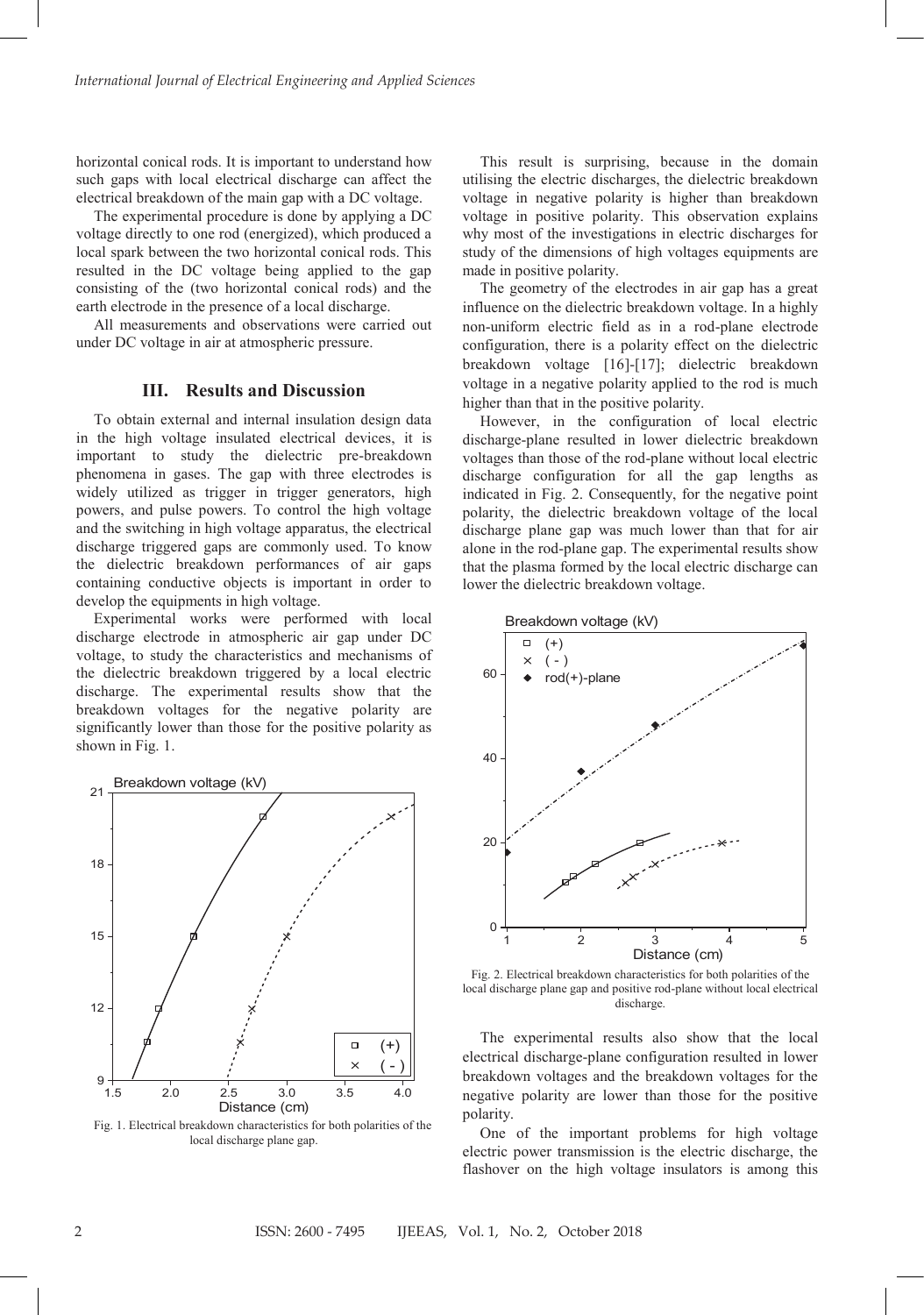problems. A high voltage insulator is an essential component of high voltage electric power transmission systems. Every defect in the performance of high voltage insulators will cause for rupture in the systems. This is a major problem because a lot of industries depend on the availability of an uninterrupted power supply. In the flashover on the high voltage insulators, the electric discharge propagates across the contaminated layer on the high voltage insulator then a flashover occurs. This electric discharge triggers a dielectric breakdown and an interruption of the power supply. The polarity effect on the dielectric breakdown voltage in the presence of a local electrical discharge is in the same relationship with the pollution flashover, as observed on insulators used in high voltage transmission displayed in Fig. 3.



Fig. 3. Flashover voltage characteristics for both polarities

The cause of the polarity effect in the DC flashover voltage when the negative flashover voltage is lower than the positive flashover voltage of heavily contaminated insulators is unclear. When the DC high voltage is applied, several electric discharges may appear on the insulator surface, the propagation of the discharges on the surface of the insulators is the similar to the air gap surface electric discharge in a non-uniform electric field.

The dependence of the breakdown voltage on the polarity is due to the development processes of the prebreakdown and polarity effect on the electric field enhancement by electric space charges where the local conditions plays a major role in the propagation of the discharge and the complete dielectric breakdown. We employ a second local discharge parallel to the first to decrease the breakdown voltage of the DC discharges as shown in Fig. 4.

Influence of the local discharge on the dielectric breakdown of the main gap, figure 3 displays the variation of the dielectric breakdown voltage with gap spacing for the two types of electrodes systems. The first result shown is that the two local electrical discharges plane configuration resulted in consistently lower dielectric breakdown voltages than those of the one local electrical discharge-plane configuration.



Fig. 4. Electrical breakdown characteristics for both polarities of the local discharge - plane gap and two local discharges - plane electrodes systems

This means that the photoemission intensity of the local electrical discharge has an important role in the mechanism of the dielectric breakdown of the main gap. For the second gap (main gap), the dielectric breakdown is controlled by other factors than the electric field. These factors may be the strong ultra violet irradiation from the first gap (local electrical discharge electrode) electrical discharge channel and the injected plasma from the existing discharge channel of the first gap. The dielectric breakdown conditions for the second gap (main gap) are very likely to happen due to the existence of the local electrical discharge channel in the first gap.

The mechanisms of the main gap dielectric breakdown are difficult to determine because of the complexity of the breakdown processes. The phases of the dielectric breakdown process are the streamer formation and propagation, the channel heating phase of the breakdown processes, and the final development of the breakdown of the main gap.

Dielectric breakdown of the air gap, in a non uniform electric field is generally believed to occur via formation of a streamer. The streamer forms when the large electric field across the gap enables an electron avalanche to form [18]-[19], generating ionization and plasma.

An enhanced electric field near the head of the streamer allows it to propagate to the opposite electrode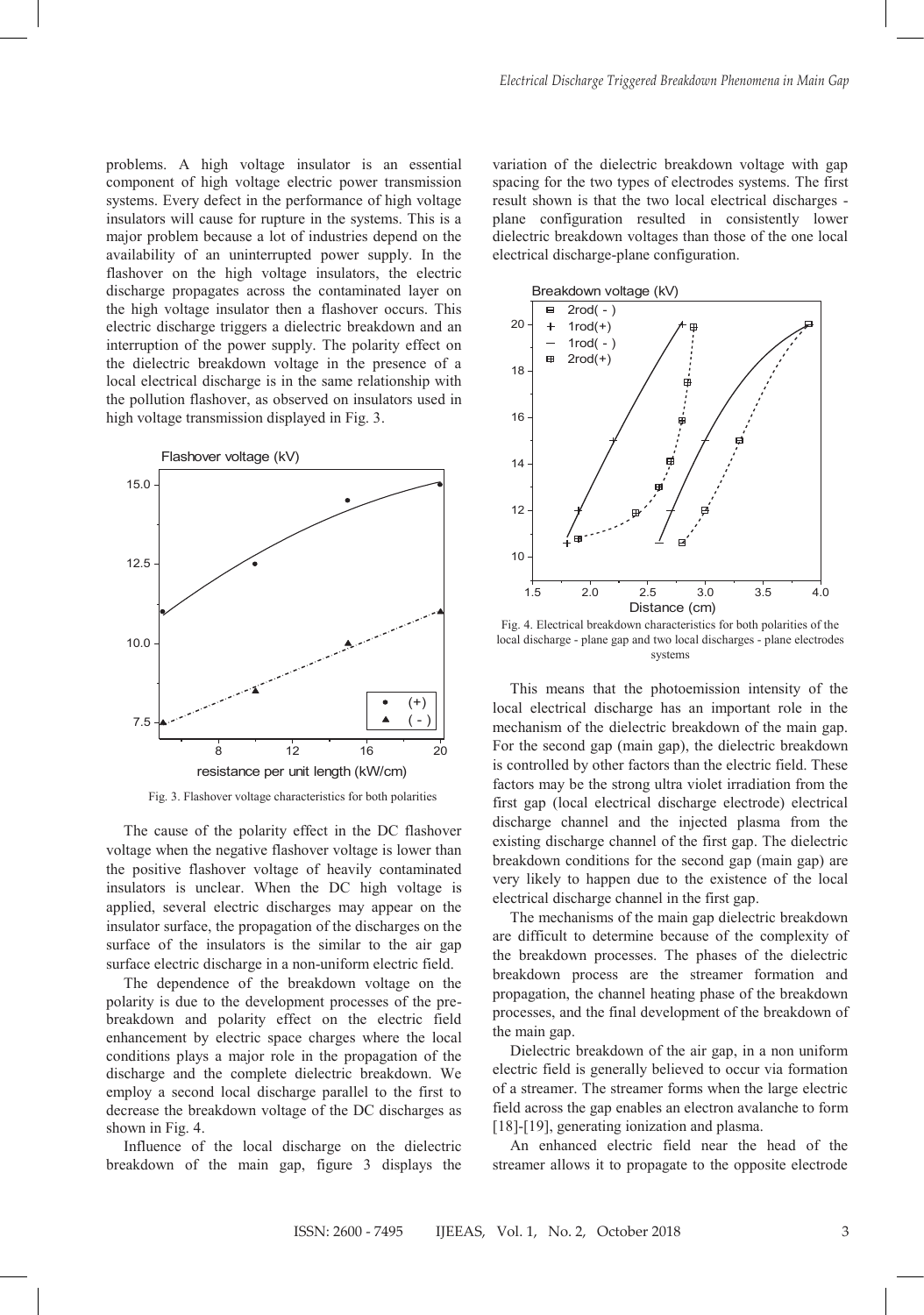by inducing further ionization until the streamer provides an electrical connection across the gap.

The difference in the dielectric breakdown process between positive and negative triggered DC voltage can not be described by using only the distribution of the applied electric field in the gap. For agreement with the experimental results, effects of the space charge generated at the trigger electrode must be included in the analysis.

Depending on the potential of the trigger voltage, the positive space charge close to the trigger electrode plays a different role. If the trigger voltage is positive, the dielectric breakdown of the first gap gives the plane electrode a negative potential and the negative charges emitted from the 'local electrical discharge' are repulsed in its vicinity. This result in decrease of the local electric field strength at the local electrical discharge electrode, and the breakdown voltage of the second gap (main gap) becomes higher.

With negative trigger voltage, the dielectric breakdown of the first gap gives the plane electrode a positive potential. The negative charges density created in the vicinity of the 'local electrical discharge electrode' move to the plane (anode) due to the influence of the background electric field. The electric field becomes distorted as the negative charges move to the anode, and the local electric field strength at the local electrical discharge electrode is increased, and hence the dielectric breakdown voltage of the main gap becomes lower.

The reduction of the dielectric breakdown voltage with local electrical discharge triggered electrical discharges makes this kind of electrical discharges so attractive for scientists in this domain. As local electrical discharge is applied ionizing a volume of gas, the streamer can develop with electric fields lower than without a local electrical discharge electrode. Comparison between the negative and positive discharge polarities reveals important differences in the guiding mechanism.

The mechanisms of the dielectric breakdown with local electrical discharge depend strongly on the following conditions: polarity, the shapes of electrodes and distance, properties of the applied voltage. The best method to study this phenomenon is to utilize different geometrical shape of grounded electrode in order to vary the applied electrical field. For this purpose, we utilise a plane, stem or a rod for the grounded electrode, it is important to understand how such gaps with different geometrical shape can affect the electrical breakdown probability of the main gap.

The experimental results for the both gaps local electrical discharge electrode - stem and local electrical discharge electrode - rod show a reduced dependence of the dielectric breakdown characteristics on the polarity of applied voltage as shown in Fig. 5 and Fig. 6. With the

exception of the shortest gap in length, the dielectric breakdown voltage in the local electrical discharge electrode - stem gap is higher under positive than under negative polarity (Fig. 5).

For all cases studied the breakdown voltages for both polarities with local discharge configurations are lower than that for air alone. It has been shown that the plasma formed by local discharge can lower the breakdown voltage. The emission and photoemission intensity of the local discharge have an important role in the propagation of the local discharge to breakdown the main gap.



Fig. 5. Electrical breakdown characteristics for both polarities of the local discharge-stem gap



Fig. 6. Electrical breakdown characteristics for both polarities of the local discharge-rod gap

The dielectric breakdown voltage of the main gap depends on the electric field distribution near the local electrical discharge electrode (Fig. 1, Fig. 5, and Fig. 6).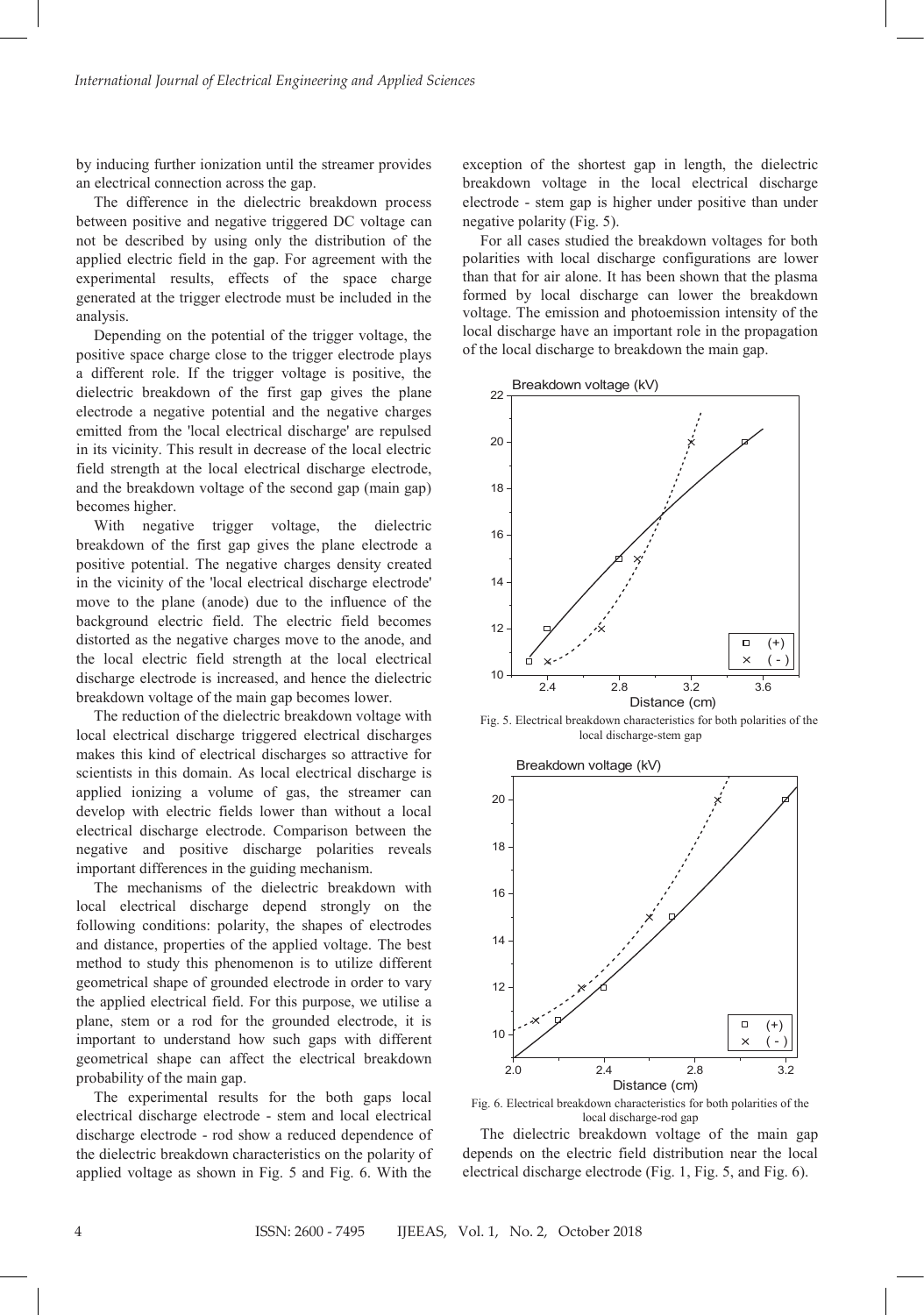It is reasonable to consider that the complete dielectric breakdown of the main gap for the both polarities were caused by the propagation of the streamer from the local electrical discharge and, therefore the dielectric breakdown voltage of the main gap was much lower than that for dielectric breakdown of air alone. In addition, the streamer growth from the local electrical discharge was assisted by the negative charges emitted from the local electrical discharge electrode.

In the range of gap spacing tested under negative polarity, the dielectric breakdown voltage increases with exponential growth with gap spacing whereas under positive polarity the corresponding curves increase with Boltzman growth as the gap length increases (Fig. 5). However, an opposite polarity effect on the breakdown voltage is observed for the local electrical discharge electrode-rod configuration, the dielectric breakdown voltages for the positive polarity are lower than those for the negative polarity (Fig. 6).

The dielectric breakdown in the presence of a local electrical discharge for different geometrical shape of the grounded electrode depends on the polarities of the electrode connected to the high voltage (Fig. 7 and 8).



Fig. 7. Dielectric breakdown voltage of the gap with local discharge and different geometries of the grounded electrode in the positive polarity

The strength of the electric field at the grounded electrode has a great role in the dielectric breakdown. For the positive polarity, the strength of the electric field around the grounded electrode is important. This induces a reduction in the dielectric breakdown voltage. This is the case when the grounded electrode is a rod or a stem (Fig. 7). On the other hand for the negative polarity the important stressed electric field around the local electrical discharge decreases the dielectric breakdown voltage. This is the case when the grounded electrode is a plane (Fig. 8).



Fig. 8. Dielectric breakdown voltage for negative polarity of the gap with local discharge and different geometries of the grounded electrode

The changing breakdown process with the grounded electrode shape is caused by the difference in the field distribution at both sides of gap. The discharge occurs at atmospheric pressure and the preheated air by the local discharge has an influence on the discharge dynamics. The decrease in the density near the local discharge as the temperature rise will increase the local reduced electric field and then directly impacts the transport parameters and reaction rates for air which are functions of local reduced electric field.

The ionization rate as a function of applied electric field in the presence of local electrical discharge is in the orders of magnitude larger than that obtained for a natural atmospheric air discharge [20]. Therefore, the electrical breakdown of these mean gaps may occur at significantly lower applied electric fields. The gas heating mechanism can reduce the breakdown electric field where the streamer stage and the channel heating phase discharge processes reduce the breakdown voltage of the main gap electrical breakdown.

### **IV. Conclusion**

In order to study the triggered discharge mechanism, the characteristics of dielectric breakdown for the air gas in the presence of a local discharge were investigated.